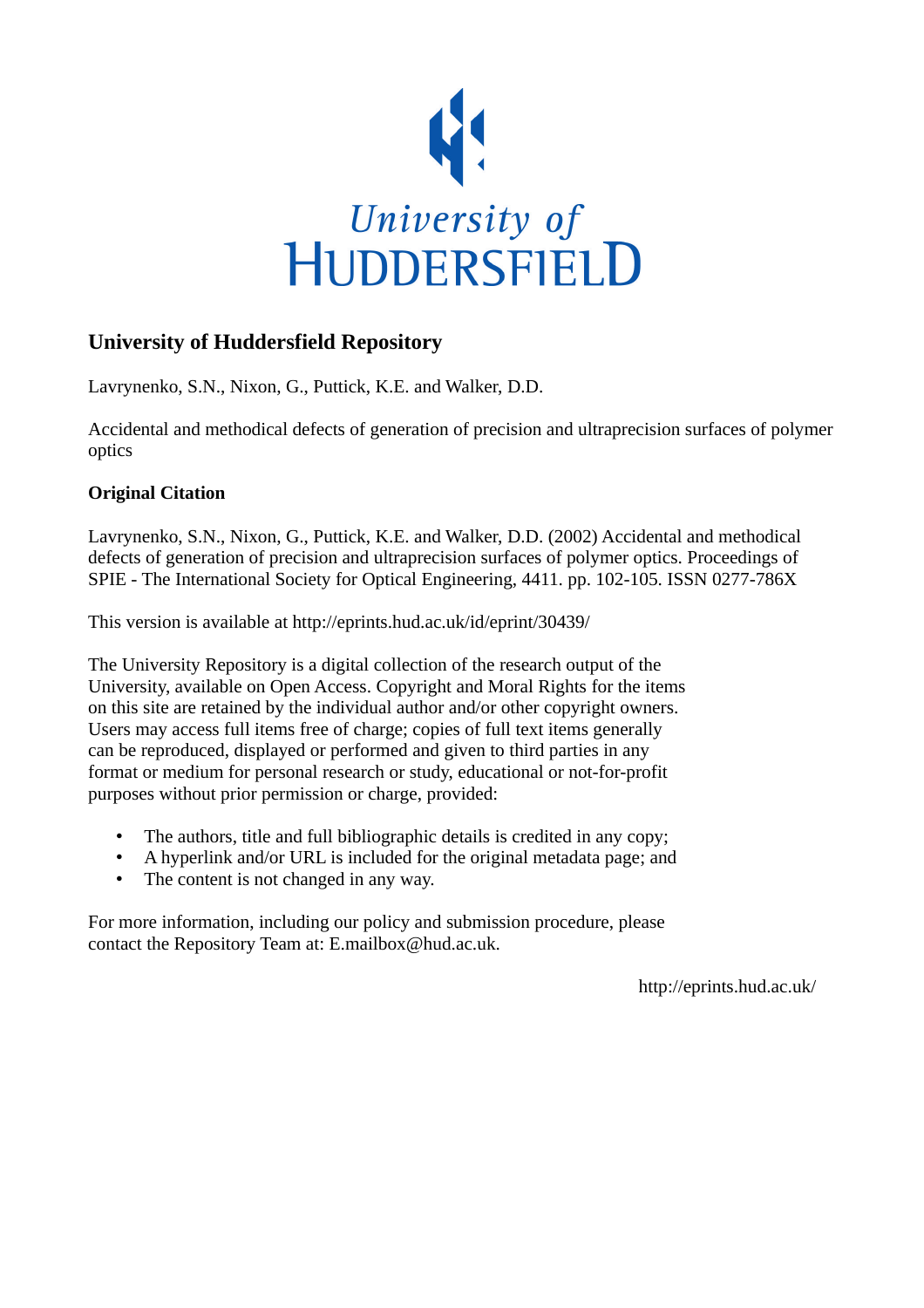# Accidental and Methodical Defects of Generation of Precision and Ultraprecision Surfaces of Polymer Optics

Sergiy N. Lavrynenko<sup>a\*</sup>, Gilbert Nixon<sup>b</sup>, Keith E. Puttick<sup>c</sup> and David D. Walker<sup>b\*\*</sup> <sup>a</sup>Materials Cutting Dept., National Technical University "KhPI", Ukraine; <sup>b</sup>Optical Science Laboratory, Dept. of Physics & Astronomy, UK; <sup>c</sup>School of Physical Sciences, University of Surrey, UK

#### ABSTRACT

Widespread adoption of precision and ultraprecision articles from the polymeric materials creates a need for the understanding of a mechanism of the new high quality surfaces generation by the controlled fracture processes in the singlepoint diamond machining. The efficacious way for this understanding is a creation of the model of the surface layer forming process as result of the formation of its accidental and methodical defects by the precision microcutting.

Keywords: polymer optics, single-point diamond cutting, surface generation, precision, defects

#### 1. INTRODUCTION IN MICROCUTTING PROCESS INVESTIGATION AND MODELLING

At present time the precision and ultraprecision polymeric optical and photonic articles find application for a great many science and industry sectors production, e.g. for luminescent and nuclear detectors, tiles for accelerators of charged particle and calorimeters, planar and flexible lightguides, solar light converters, usual and aspherical lenses, etc. Many of these articles have large dimensions (the maximum up to 3000 mm for one side) and materials often used for their manufacturing include amorphous vitreous thermoplastic polymers, such as polystyrene (PS), polymethylmethacrylate (PMMA) and compounded plastics on their base with the different functional components.

The most effective technological method for optical surfaces generation process of optical polymer components from polystyrene is the single-point diamond micromachining -milling and turning.

One of effective methods for direct control of the new surface generation process by precision cutting is the mechanoluminescence method - estimation of luminescence intensity which are characterized by photoemissivity. The mechanoluminescence is a result of the polymeric material destruction and the flow of photons is a product of microdestruction process. It is an original information carrier about polymer strain and defects formation process and the photon impulse registers practically without inertia, which allows the use of this method directly in the real-time precision microcutting process for the investigation of direct fractures with new surface formation and for control of precision machining of polymers at the micro-mechanics level. In combination with piezo-dynamometry and microvisual analysis by CCD camera this method allows to build up the deformation model and as result - the model of the controlled fracture processes with new surfaces generation.

For the investigation and modelling of thermodynamical characteristics a method of registration of temperature expansion dynamic into the polymer directly in surface generation process by single-point macrocutting was developed with using of the mesomorphic thermo-films and the infrared camera as the most progressive method for this investigation.

The quality control of polymeric optics precision machining process and comprehensive inspection of finished optical<br>components require using for measuring non-destructive devices which enable topographical measurements in nanoscale. The most effective a non-contact (that is especially important with soft materials as polymers) technique for measuring surface microstructure defects is an interferometry method. For surface layer conditions testing we have been using the white-light optical profilers WYKO RST500 and the control of the macrogeometrical parameters as result of positioning and forming accuracy was realized by a 3D Topographic Analysis (Rank Taylor Hobson Form Talysurf Series).

The structural diagram of the precision and ultraprecision surfaces generation process investigation and modelling as well as creation of new technological process of high quality polymeric optical components manufacturing process is shown in figure 1.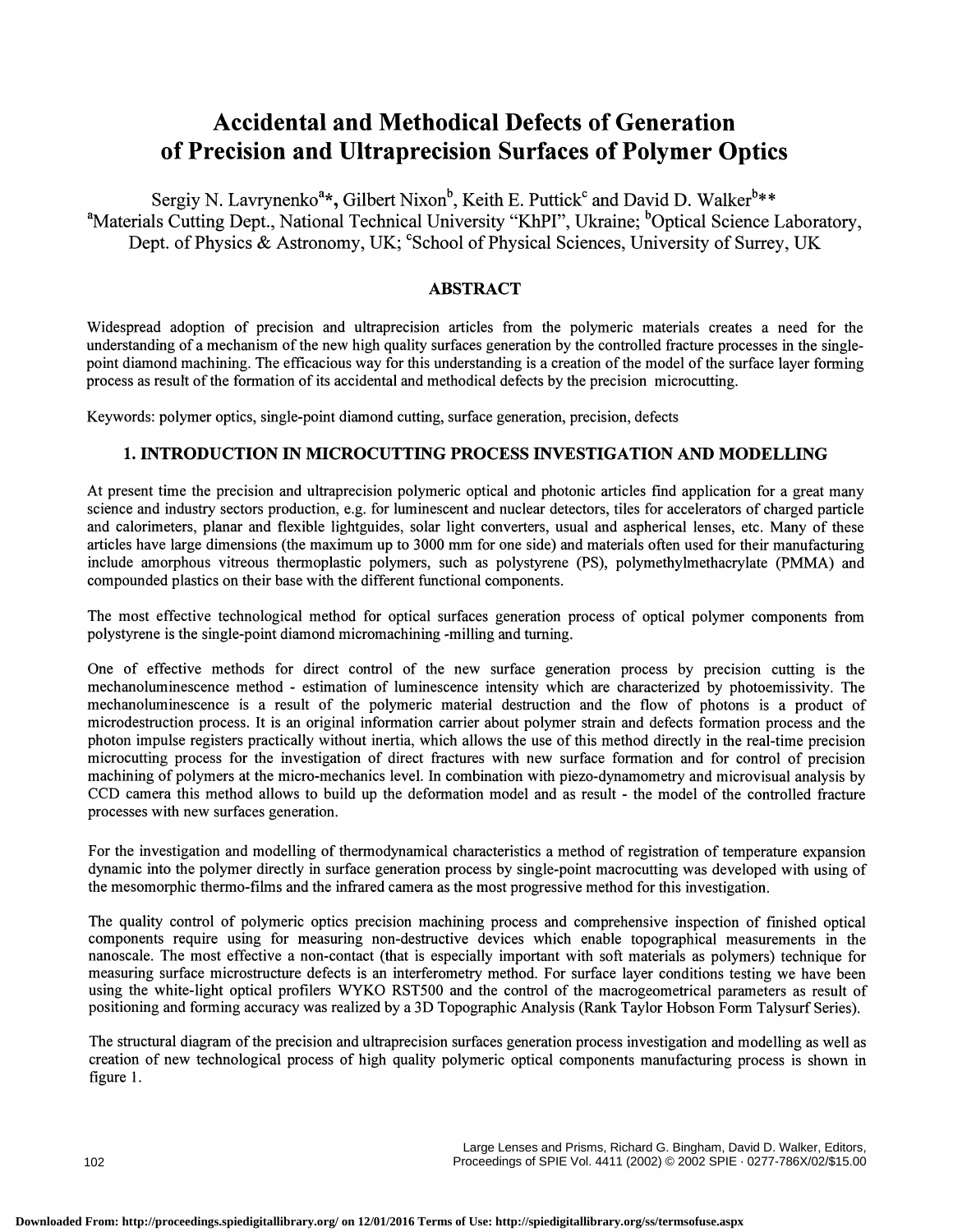

Figure 1. Structural diagram of comprehensive investigation, modelling and optimization of high quality polymer optics manufacturing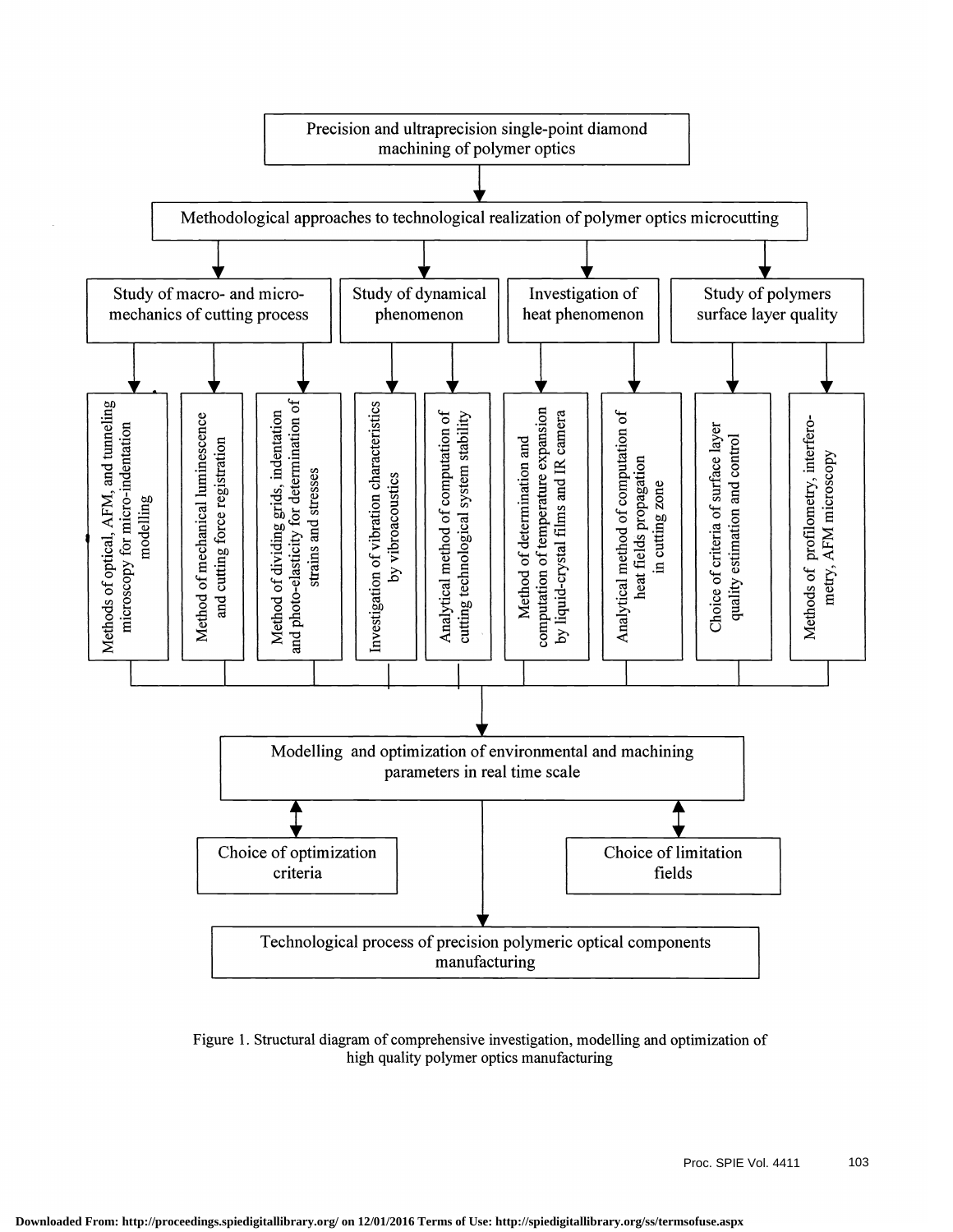First direction in the investigation of the defects formation process in the new surface is a control of the physical-chemical parameters (as many as possible) of the real technological process with directional controlled fracture and generation of new polymer optics precision single-point diamond machining surfaces and their effect the materials surface conditions in the real-time scale. This way is most efficacious but more difficult than second direction - modelling the surface generation process by separate simple models, which are imitating each real process phenomenon, and by virtue of the finished surface testing data analysis.

#### 2. TECHNOLOGICAL AND ENVIRONMENT ACCIDENTAL AND REGULAR FACTORS OF POLYMER OPTICS SURFACE DEFECTS FORMATION

For comprehensive estimation of all physical-chemical parameters, which effect stability of the surface layer quality and its defect level we must take into account the rheology of specific polymer. In that way the first group of the accidental and regular factors is performance attributes and condition of the workpiece —quality of initial material, presence of primordial defects and inclusions, internal strains, and others. Next group is quality of material for cutting tool and accuracy of tool manufacturing. All these factors are very important for normal course of new surface generation process and for providing of high level of operation characteristics of the ready-made polymer optical components. But if conditions of workpiece and cutting tool are conforming with passport of quality and technological process requests then the factors of the precision machining technological process play a vital part. The accuracy and stability of machinery work.; observance of the operation conditions (such as the specified value of cutting speed, feed rate, and cutting depth); accuracy and reliability of the auxiliary equipment for basing, fixing, control, and shifting of workpiece and outfit, etc. Any rejection or deviation from optimal parameters of this process certainly reduce to surface layer defects appearance and worsening of manufactured productions as a consequence. Some examples of the surface defects which was caused by technological factors are shown in figure 2.



Figure 2. Effect of technological factors on surface defects

a) defect in centre of turned aspherical concave surface; b) error of surface form caused by uncertainty of CNC command; c) "step" after change of cutting tool rout direction; d) defacing of surface caused by momentary stop of feed moving